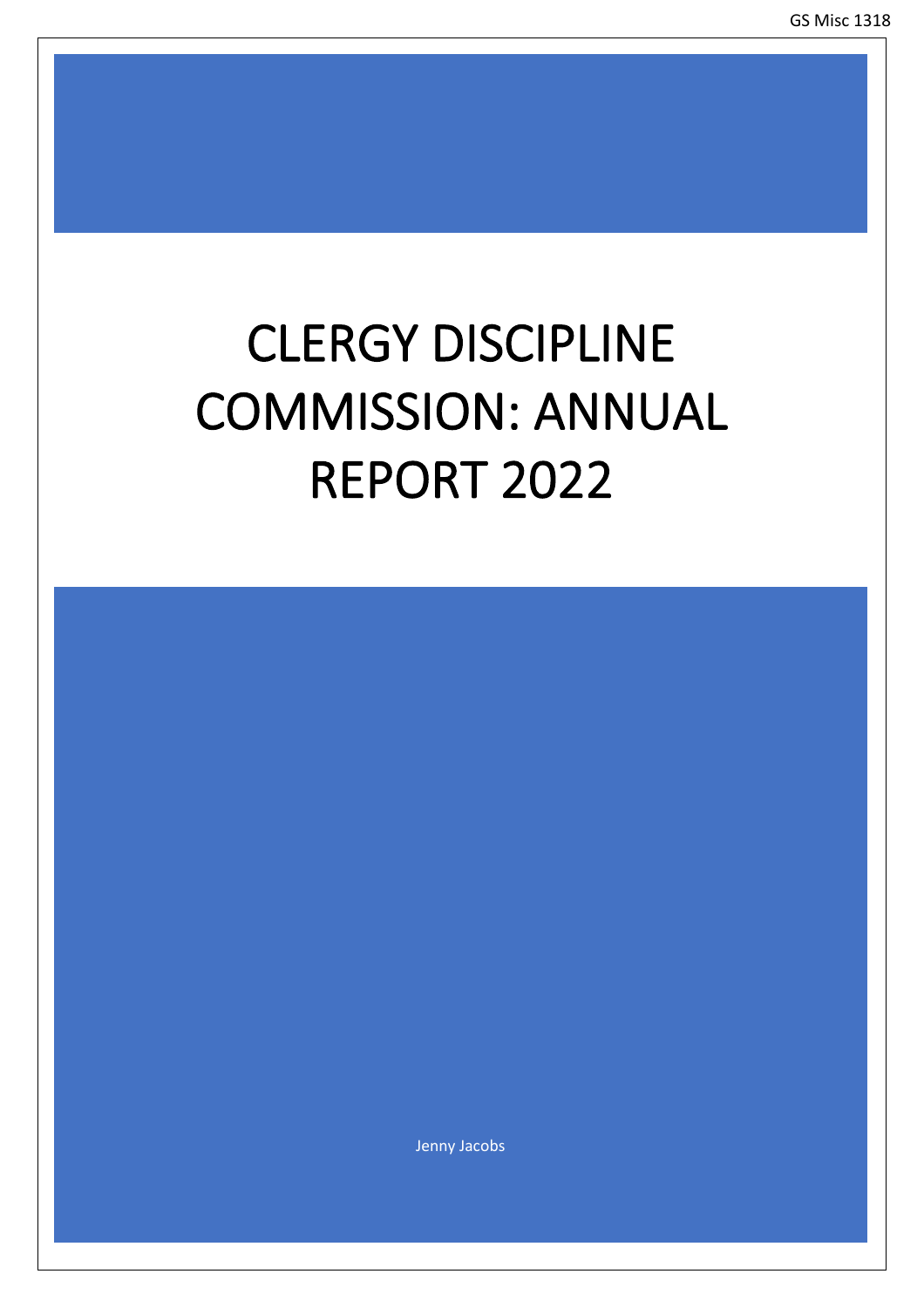# **CLERGY DISCIPLINE COMMISSION ANNUAL REPORT 2022**

# **INTRODUCTION**

- **1.** This report is made in fulfilment of the duty placed upon the Clergy Discipline Commission by section 3(3)(c) of the Clergy Discipline Measure 2003 to make an annual report to the General Synod, through the House of Bishops, on the exercise of its functions during the previous year. This is the eighteenth annual report made by the Commission and covers its work in the year to 31 December 2021
- **2.** The House of Bishops received this report in May 2022.

## **MEMBERSHIP AND FUNCTIONS**

- **3.** The Clergy Discipline Commission ("the Commission") is constituted under section 3 of the Clergy Discipline Measure 2003 ("the Measure"). The Measure provides for the appointment by the Appointments Committee of a Commission of not more than twelve persons, to include at least two from each House of the General Synod and at least two with legal qualifications specified in the Measure. The Chair and Deputy Chair of the Commission are appointed from amongst the legally qualified members after consultation with the Dean of the Arches and Auditor.
- **4.** The Chair and Deputy Chair sit respectively as the President and Deputy President of Tribunals. In those capacities they exercise certain judicial functions under the Measure. The Commission itself has no judicial or investigative role in respect of individual cases. It has a general responsibility to monitor disciplinary procedures under the Measure, and its specific duties include formulating guidance for the purposes of the Measure generally, issuing general policy guidance to persons exercising disciplinary functions, and giving general advice as to appropriate penalties.
- **5.** The Commission met on three occasions in 2021: January, May, and October.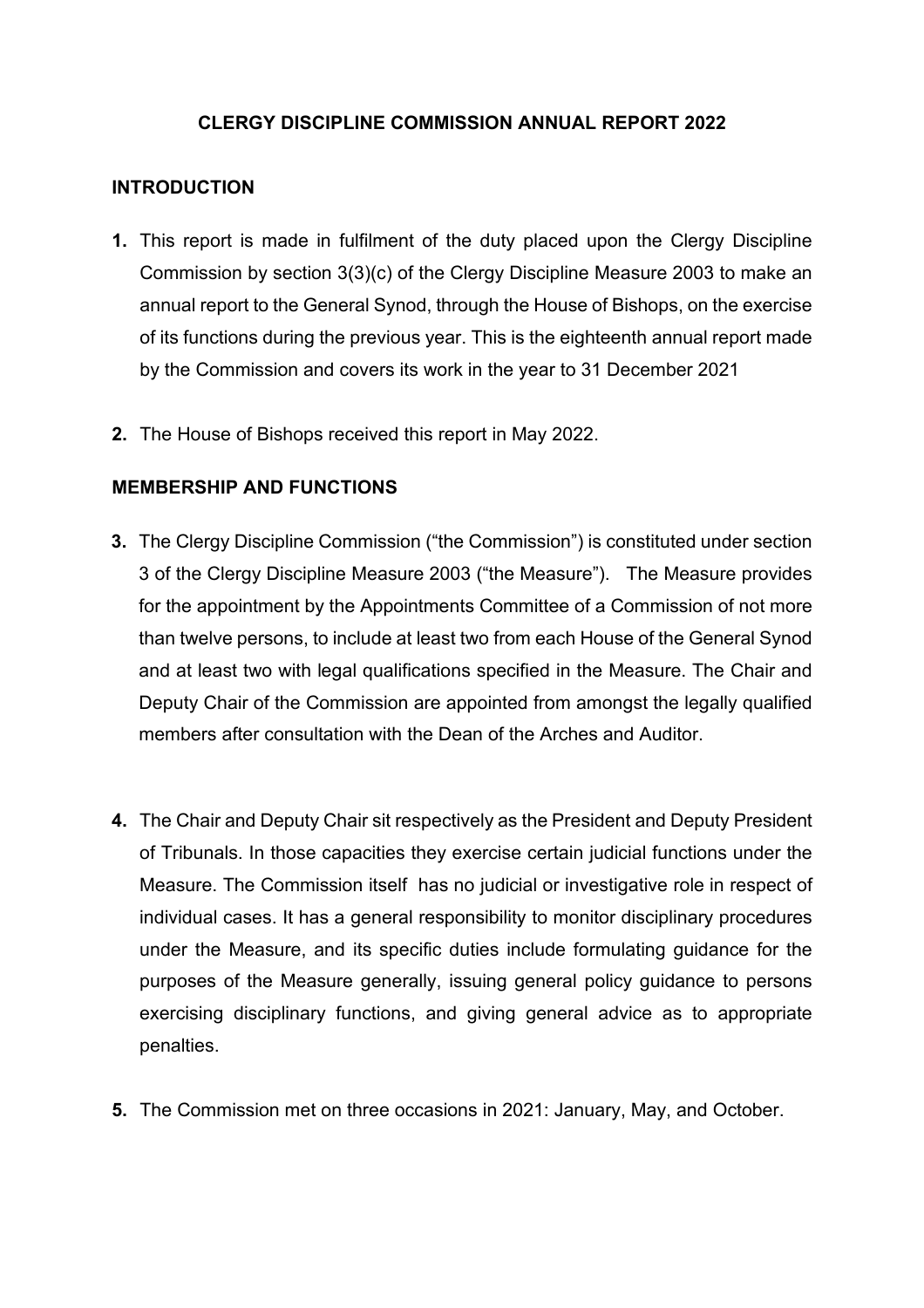# **THE WORK OF THE COMMISSION IN 2021**

- **6.** The major work of the Commission in 2021 was revising the principal statutory guidance issued under the Measure. In January 2021 an update [Guidance on](https://www.churchofengland.org/sites/default/files/2021-02/Penalty%20Guidance%20Revd%20JAN%2021%5B1%5D.pdf) [Penalties](https://www.churchofengland.org/sites/default/files/2021-02/Penalty%20Guidance%20Revd%20JAN%2021%5B1%5D.pdf) was issued which included new advice on cases involving a failure to follow safeguarding policy and also introduced a new staged approach to the imposition of a penalty.
- **7.** In April 2021 the Commission issued a completely re-formatted and substantially updated [Code of Practice.](https://www.churchofengland.org/sites/default/files/2021-07/Code%20of%20Practice%20April%202021_0.pdf) The changes took into account recent amendments to the Clergy Discipline Rules 2005 as well as providing further advice on confidentiality, privacy and the general functions of disciplinary proceedings under the Measure.
- **8.** In response to the need for a system to investigate and resolve low-level complaints the Commission devised and issued a 'Procedure for the Resolution of Informal Complaints' which appears in Appendix A of the new Code of Practice.
- **9.** The Commission issued four separate pieces of [statutory](https://www.churchofengland.org/sites/default/files/2021-11/CDC%20Statutory%20Guidance_0.pdf) guidance under section 3(3)(b) CDM 2003:
	- a. The meaning of 'sufficient substance' January 2021.
	- b. Applications for permission to being an allegation of misconduct out of time - January 2021, updated November 2021.
	- c. Confidentiality and Privacy in Clergy Discipline Proceedings February 2021.
	- d. Confidentiality and Privacy in Clergy Discipline Proceedings FAQs November 2021.
- **10.**In order to streamline case management the President issued a Practice Direction in February 2021 allowing for the Registrar of Tribunals to issue standard directions in all cases that are referred for a hearing before a Bishop's Disciplinary Tribunal or the Court of the Vicar-General.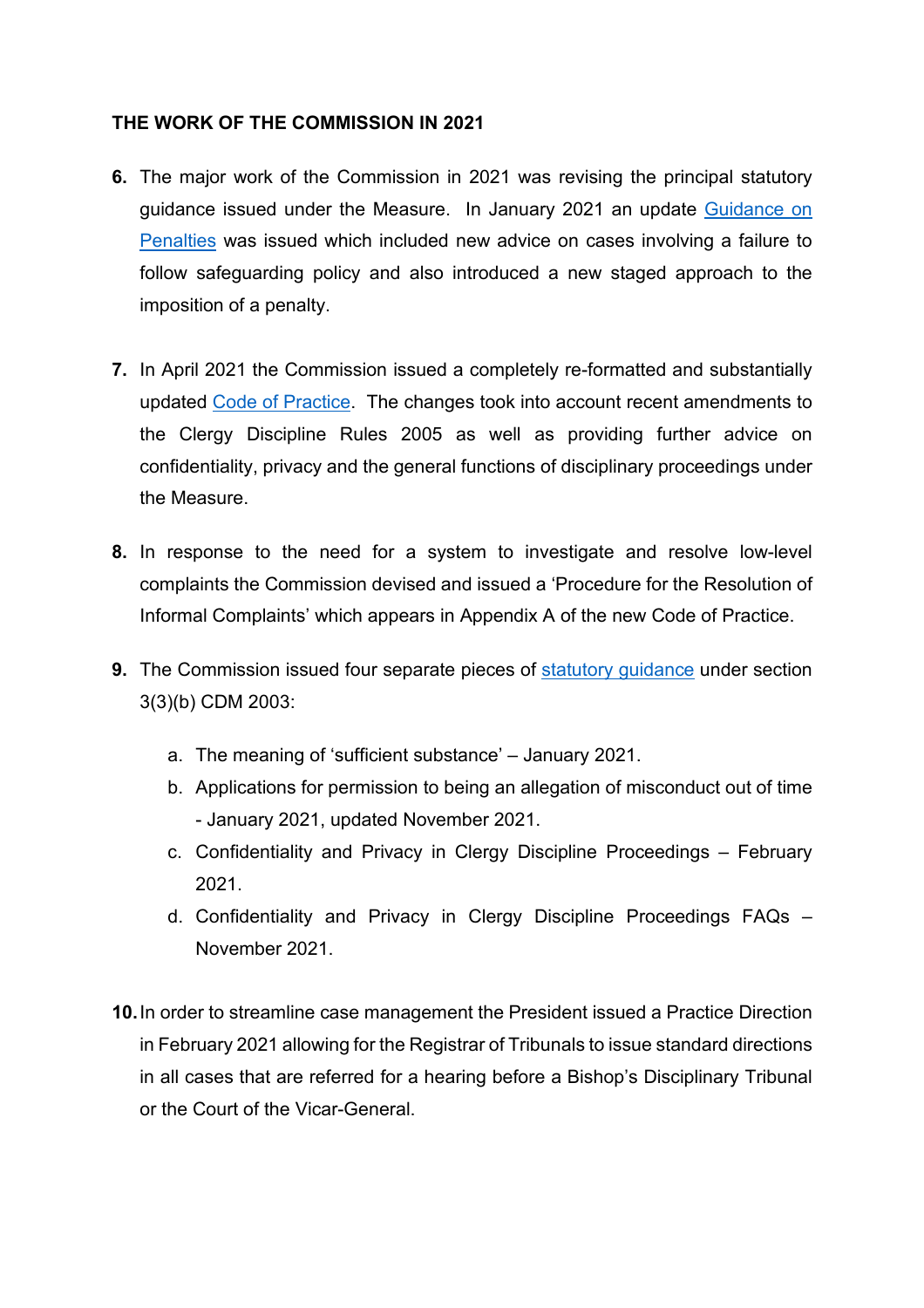**11.**The Commission continued to engage with the proposals for reform of clergy discipline and was given an opportunity to comment upon the draft paper to the house of Bishops by the Lambeth Working Group on discipline. In addition, the Commission considered representations from a number of individuals for reform of the disciplinary process, which the Commission considered and referred with recommendations to the Working Party.

# **CASE SUMMARIES**

**12.**The Commission has determined that in order to highlight significant principles arising out of tribunal cases the annual report will include case summaries where matter of wider general importance have arisen.

# **[The Reverend AB \(by his litigation friend](https://www.churchofengland.org/sites/default/files/2021-07/The%20Revd%20AB.pdf) CD) – Bishop's Disciplinary Tribunal for the Diocese of Chichester, June 2021**

## **Facts**

The Respondent faced an allegation of misconduct that between 2015 and 2017 he had an inappropriate intimate relationship with an adult woman and further harassed and engaged in non-consensual sexual touching of a different adult woman. In January 2017 the Respondent suffered a series of strokes which caused him to cease ministry. Different and unrelated criminal proceedings against the Respondent were not pursued on the basis that the Respondent lacked capacity to stand trial. The Respondent sought a stay of the CDM proceedings on the same basis.

#### **Issues**

Whether or not the tribunal had power to appoint a litigation friend; whether to stay proceedings on grounds of lack of capacity and/or delay as an abuse of process.

#### **Decision**

Applying the principles set out in *Jhuti v Royal Mail Group Ltd and ors[1](#page-3-0)* the Chair was satisfied that the broad procedural power to give directions under Clergy Discipline Rule 33 allowed for the appointment of a litigation friend. The tribunal reviewed the caselaw on capacity and set out at [13] a staged approach for use in clergy disciplinary proceedings.

<span id="page-3-0"></span><sup>1</sup> [2017] UKEAT/0061/17/RN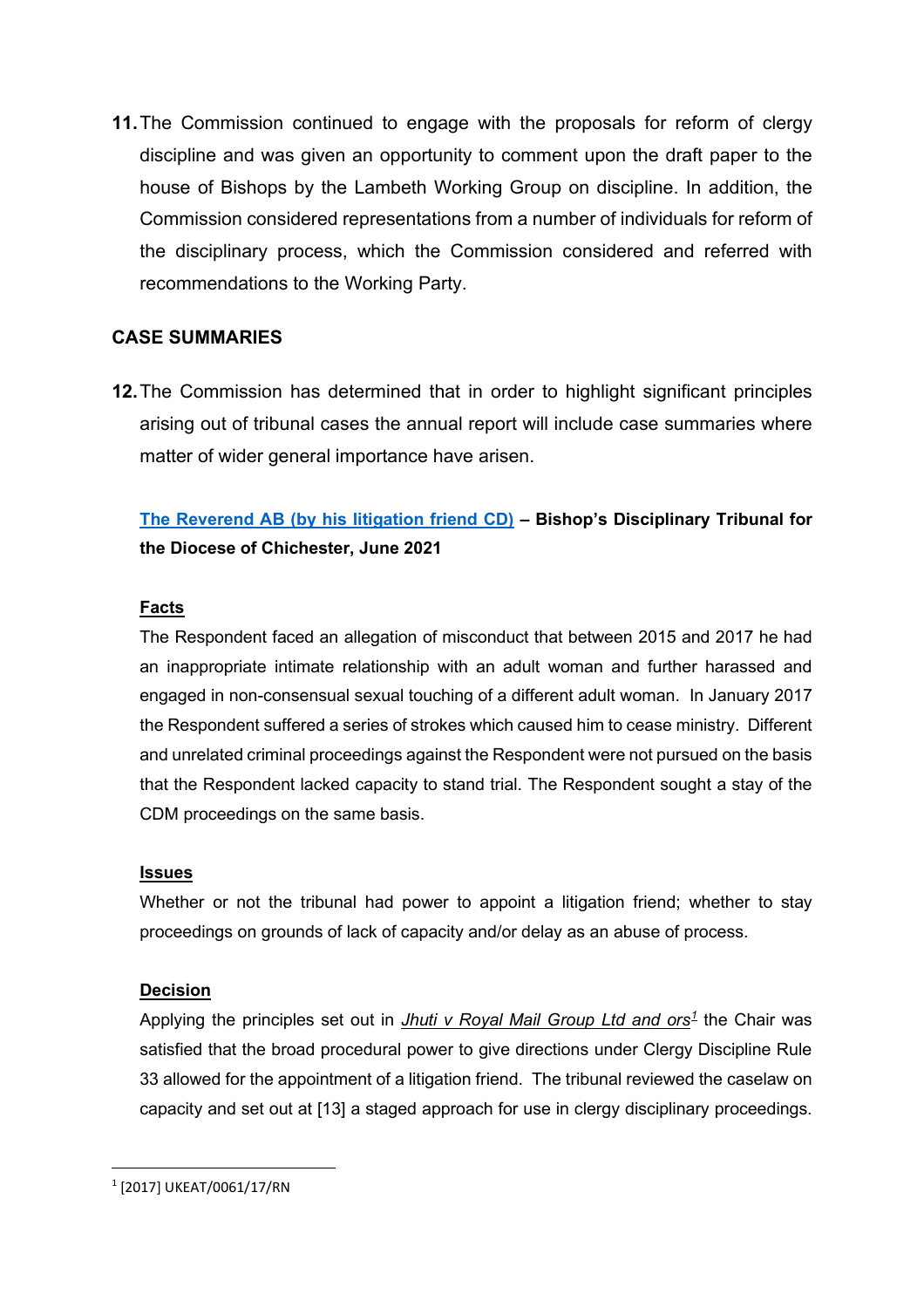Applying that approach to the medical evidence the tribunal stayed the proceedings on the ground that the Respondent lacked the necessary capacity to stand trial. The tribunal also considered the issue of delay, it being four years from the date of the form 1a to the hearing, and were not satisfied that it had been such as to amount to an abuse of process.

# **[The Reverend Clive Evans](https://www.churchofengland.org/sites/default/files/2022-03/Tribunal%20decision%20on%20Jurisdiction%2006.12.21%20FINAL.pdf) - Bishop's Disciplinary Tribunal for the Diocese of Hereford, December 2021**

#### **Facts**

The Respondent faced an allegation that, *inter alia*, he performed the baptism of a teenager in a private dwelling whilst wearing only his boxer shorts.

#### **Issues**

The issue for the tribunal was whether it had the jurisdiction to consider the allegation. The respondent contended that the Panel did not have jurisdiction as the Respondent's lack of appropriate clothing pointed to the allegation being a ceremonial matter. This would fall under the jurisdiction of the Court of Ecclesiastical Causes Reserved. The Designated Officer relied upon *Bland v Archdeacon of Cheltenham<sup>[2](#page-4-0)</sup>,* where it was found that whilst conduct may touch upon doctrine or ceremony, where it was in essence a matter of good order and pastoral concern then it was a matter of discipline.

#### **Outcome**

The Panel, applying *Bland*, determined that the allegation did fall within the jurisdiction of the CDM. The key point was what was being charged. The panel commented that while there may be a doctrinal or ceremonial element to the facts, this does not necessarily make it solely a ceremonial matter where the facts give rise to a "question of pastoral propriety."

# **ANALYSIS OF ALLEGATIONS OF MISCONDUCT**

#### *The annual analysis of allegations made under the Measure is at Appendix 2.*

**13.**In 2021, 94 allegations of misconduct were made under the Measure against priests or deacons as against 92 in 2020.

<span id="page-4-0"></span><sup>2</sup> [1972] 1 All ER 1012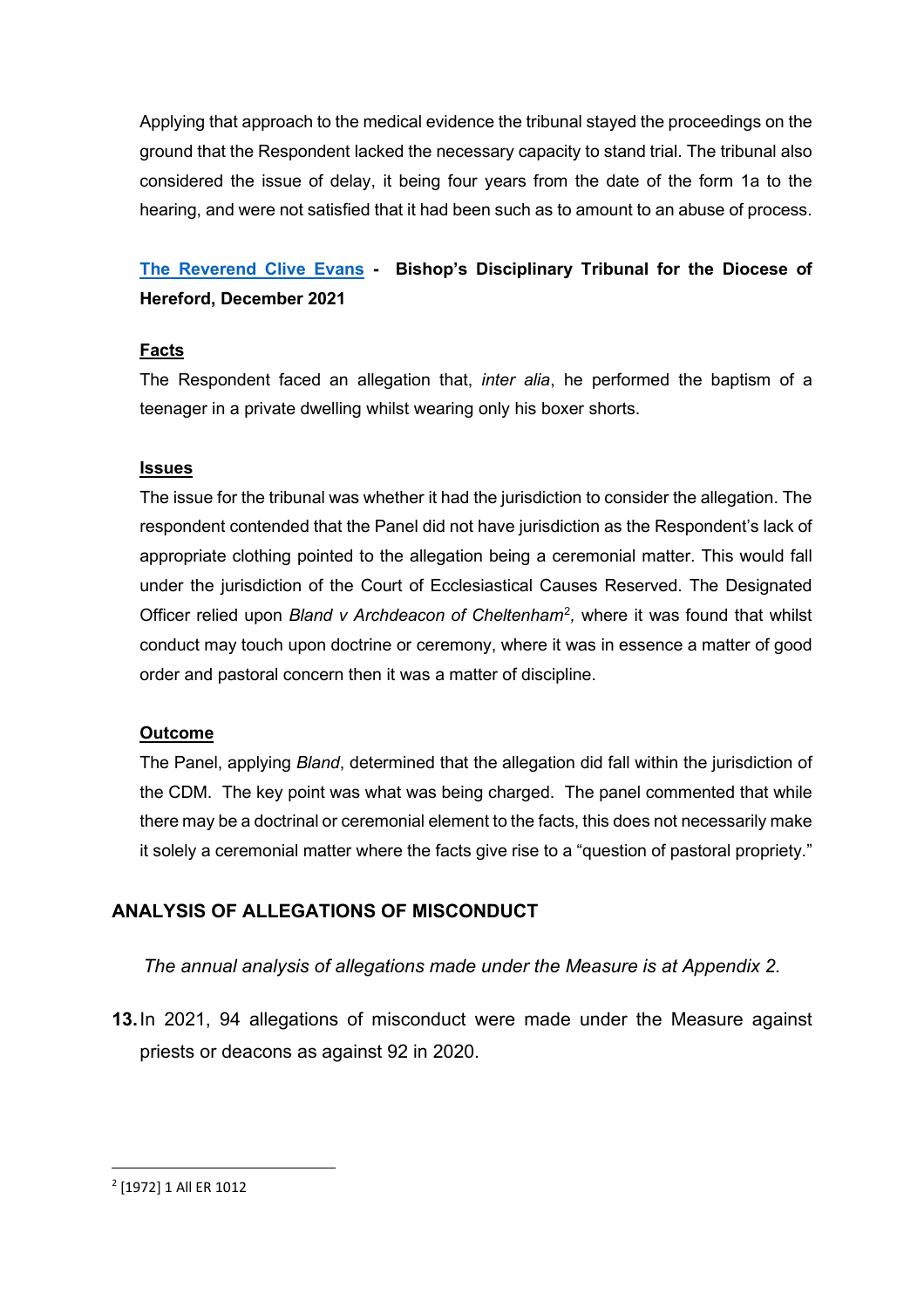- **14.**31% of dioceses had no allegations at all, compared with 24% in 2020, and 12% had six or more allegations. As in previous years, the majority of allegations (59%) were made by complainants other than archdeacons, churchwardens or persons nominated by a PCC, with archdeacons making up a further 38% of complainants.
- **15.**30% of allegations were dismissed by the bishop and no further action was taken in 19% of cases, a slight decrease on the previous year (20%). A penalty by consent was imposed in 20% of the allegations 19% were conditionally deferred.
- **16.**Following formal investigation, the President or Deputy President of Tribunals decided there was no case to answer in respect of 7 allegations, 3 were referred to a bishop's disciplinary tribunal, and 4 investigations were ongoing at the end of the year.
- **17.**There were six tribunal hearings in 2021 and one appeal before the Court of Arches.
- **18.**There were six cases where a penalty of prohibition or removal from office was imposed under section 30(1)(a) of the Measure following conviction and sentence of imprisonment and one following the inclusion in a barred list.
- **19.**19 allegations were made against bishops and 3 against archbishops in the course of 2021; 7 were dismissed, no further action taken in 7 more; and 2 penalties by consent was imposed and 4 were referred for formal investigation. Six allegations were outstanding at the year-end (compared to 10 in 2020).

On behalf of the Clergy Discipline Commission

 $S.5.$  Asplin

Dame Sarah Asplin DBE (Chair), April 2022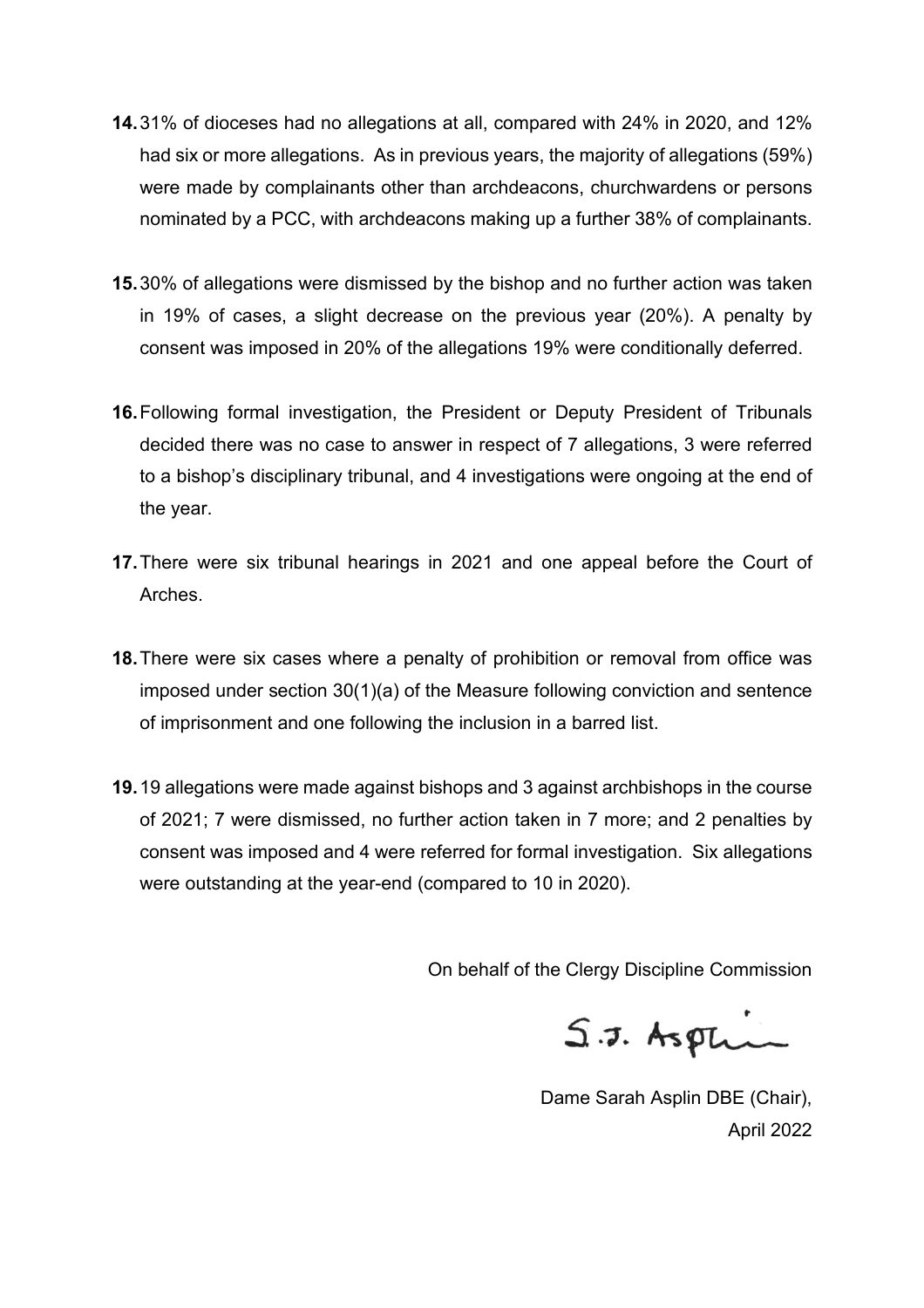# **APPENDIX 1 MEMBERSHIP 2021**

#### **Appointed under section 3(1)(b) – 'legally qualified'**

#### **Chair (and President of Tribunals)**

The Rt Hon Lady Justice Sarah Asplin DBE

#### **Deputy Chair (and Deputy President of Tribunals)**

HH Judge David Turner QC

#### **Appointed under section 3(1)(a) – 'at least two from each House of the General Synod'**

The Rt Revd Nicholas Baines, Bishop of Leeds+^ The Rt Revd Rachel Treweek, Bishop of Gloucester+^

The Revd Canon John Sinclair (Newcastle)+^ The Reverend Christopher Smith (London)+^

Mr David Mills MBE (Carlisle)+^ *Vacancy*

#### **Other members appointed under section 3**

Louise Connacher Provincial and Diocesan Registrar for York\*# The Ven. Moira Astin, Archdeacon of Reigate\* Dr Jamie Harrison (Durham)\*^ The Reverend Adeola Eleyae\*#

^ Member of the General Synod.

- \* Appointed to 31st December 2023.
- + Appointed to 31st December 2021.
- # Legally qualified other than those appointed under section 3(1)(b).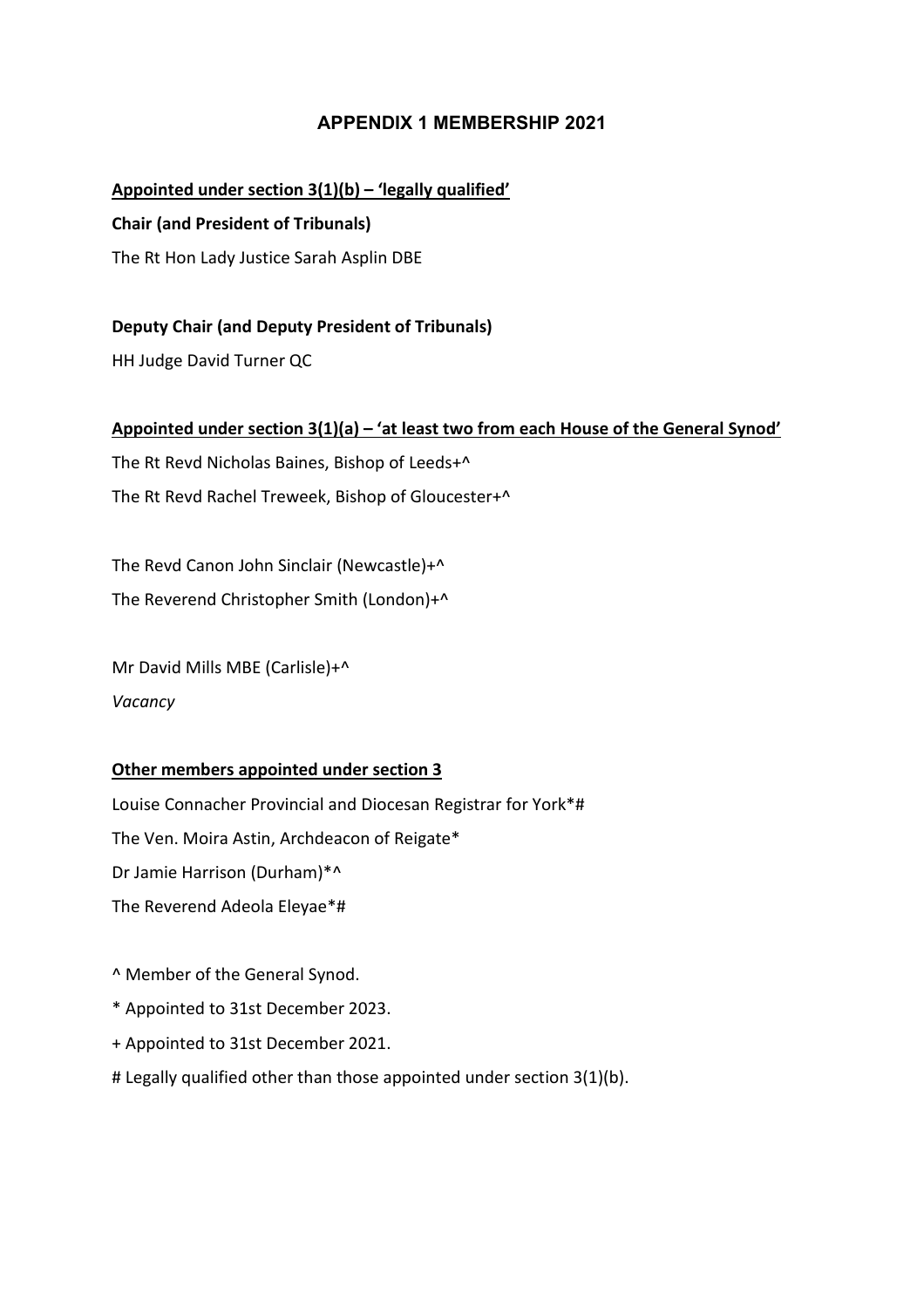# **APPENDIX 2**

# **ANALYSIS OF FORMAL ALLEGATIONS OF MISCONDUCT MADE UNDER THE MEASURE**

| <b>Allegations against Priests and Deacons</b>                                                                              | <b>Total</b><br>2021 (2020) | $%$ of                 |
|-----------------------------------------------------------------------------------------------------------------------------|-----------------------------|------------------------|
| Formal allegations made to bishops                                                                                          | 94(92)                      | 42 dioceses            |
| Dioceses with no allegations made                                                                                           | 13 $(10)$                   | 31% $(24%)$            |
| Dioceses with between 1 and 5 allegations made                                                                              | 24(29)                      | 57% $(69\%)$           |
| Dioceses with 6 or more allegations made                                                                                    | 5(3)                        | $12\%$ (7%)            |
|                                                                                                                             |                             |                        |
| Of the total (94), the following numbers of allegations were made by:                                                       | 2021 (2020)                 | $%$ of<br><b>Total</b> |
| a person nominated by a PCC under $s10(1)(a)(i)$                                                                            | 1(1)                        | $1\%$ (1%)             |
| a churchwarden under $s10(1)(a)(ii)$                                                                                        | 2(2)                        | $2\% (2\%)$            |
| an archdeacon under $s10(1)(a)(iii)$                                                                                        | 36(29)                      | 38% (32%)              |
| another person under $s10(1)(a)(iii)$                                                                                       | 55 $(58)$                   | 59% $(63\%)$           |
| Number of allegations delegated under s13 Dioceses, Pastoral and<br>Mission Measure to a suffragan bishop for determination | 18(18)                      | $20\%$ (20%)           |
| Action taken in 2021 in relation to allegations made in 2021 or earlier                                                     |                             |                        |
| Dismissed by the bishop under $s11(3)$                                                                                      | 28(19)                      | 30% $(21\%)$           |
| No further action under $s12(1)(a)$ & $s13$                                                                                 | 18(18)                      | 19% $(20\%)$           |
| Conditional deferment under $s12(1)(b)$ & $s14$                                                                             | 18 $(7)$                    | 19% $(8%)$             |
| Resolved by conciliation under $s12(1)(c)$ & $s15$                                                                          | 1(3)                        | $1\%$ (3%)             |
| Penalty by consent under $s12(1)(d)$ & $s16$                                                                                | 19(24)                      | $20\%$ (26%)           |
| Formal investigation under $s12(1)(e)$ & $s17$                                                                              | 13(12)                      | 14% (13%)              |
| Withdrawn (rule $59(1)(a)$ )                                                                                                | 1(12)                       | $1\% (4\%)$            |
| No decision as at $31^{st}$ December 2020                                                                                   | 13(4)                       | 14% $(20\%)$           |

| New allegations involving misconduct towards a vulnerable adult (sec 6 SCDM<br>2016) |       |
|--------------------------------------------------------------------------------------|-------|
| New allegations involving misconduct of a sexual nature towards a child              | 14(6) |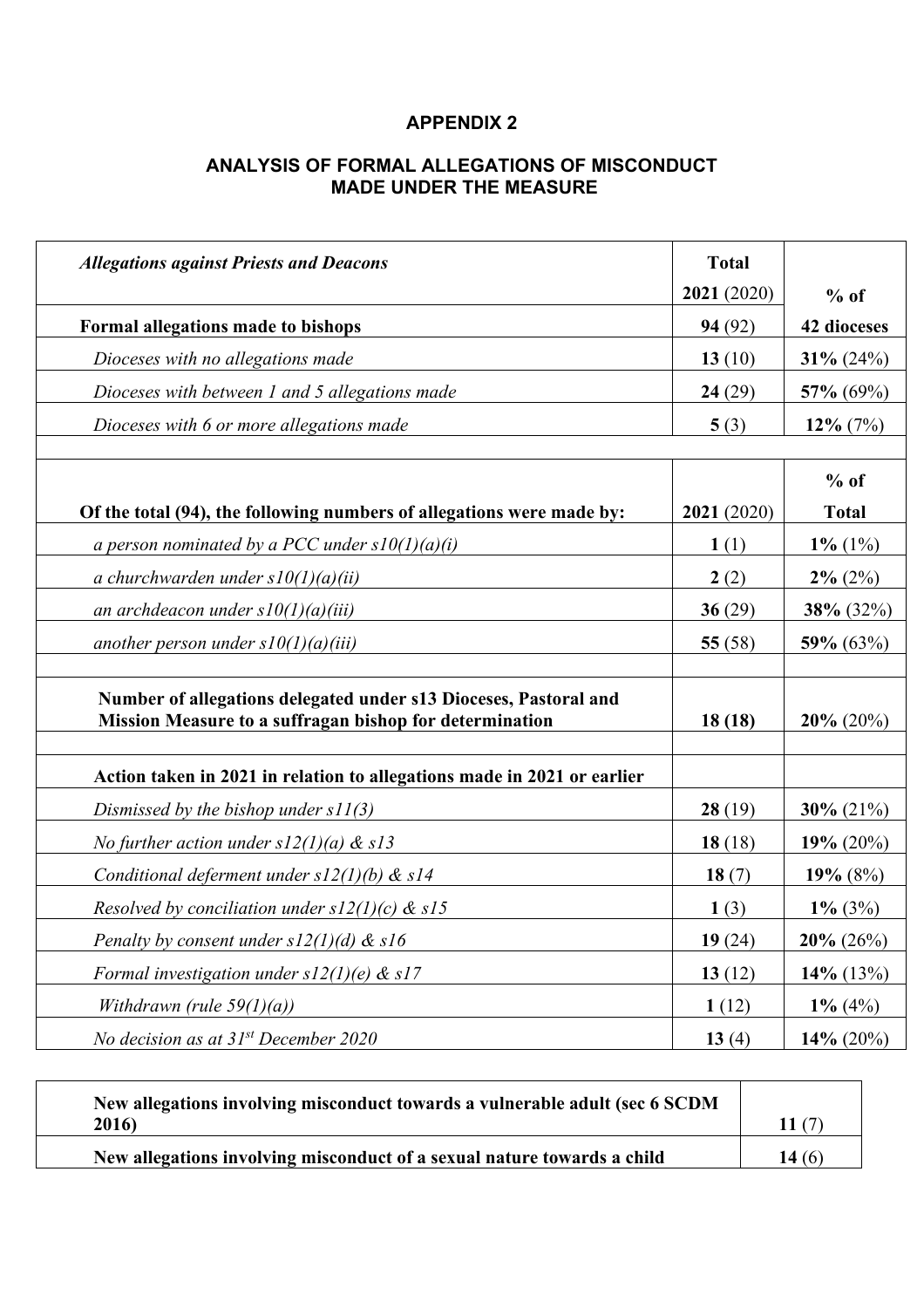| Number of allegations referred unsuccessfully to conciliation before being dealt<br>with under $s12(1)(a)$ , (b), (d) or (e) | 0(3)                            |
|------------------------------------------------------------------------------------------------------------------------------|---------------------------------|
| Penalties by consent imposed under $s12(1)(d)$ & $s16$                                                                       |                                 |
| Prohibition for life (with or without resignation)                                                                           | 2(5)                            |
| Limited prohibition (with or without resignation)                                                                            | 7(11)                           |
| Resignation without prohibition including revocation of licence                                                              | 1(2)                            |
| Injunction                                                                                                                   | 1(2)                            |
| Rebuke                                                                                                                       | 2(3)                            |
| Injunction and Rebuke                                                                                                        | 6 $(4)$                         |
| Cases referred for formal investigation under $s12(1)(e)$ & $s17$                                                            |                                 |
| President of Tribunals decided 'No case to answer'                                                                           | 7(7)                            |
| President referred allegations to bishop's disciplinary tribunal                                                             | 3(8)                            |
| President not decided as at 31 <sup>st</sup> December 2021                                                                   | 1(0)                            |
| Formal investigation ongoing as at $31^{st}$ December 2021                                                                   | 4(2)                            |
| No further steps taken under $s16(3A)$ (penalty by consent)                                                                  | 4(6)                            |
| Number of cases determined by a tribunal                                                                                     | 6 $(1)$                         |
| allegations withdrawn from a tribunal or otherwise terminated                                                                | 1(0)                            |
| Number of suspensions imposed (total)                                                                                        | 27(23)                          |
| Suspensions under $s36(1)(a)$ in course of allegations proceedings                                                           | 10(2)                           |
| Suspensions under $s36(1)(b)$ following arrest                                                                               | 3(9)                            |
| Suspensions under $s36(1)(c)$ following conviction                                                                           | $\mathbf{0}$ (0)                |
| Suspensions under $s36(1)(d)$ following inclusion in a barred list                                                           | 1(1)                            |
| Suspensions under $s36(1)(e)$ following determination that the cleric presents a<br>significant risk of harm                 | 12(11)                          |
| Suspensions under s36A pending determination of an application to bring proceedings<br>out of time                           | 1(0)                            |
| Applications, reviews & appeals to the President/Deputy President of Tribunals                                               | 96(69)                          |
| Application to bring an allegation out of time (s9)                                                                          | 47 applications<br>13 dismissed |
|                                                                                                                              |                                 |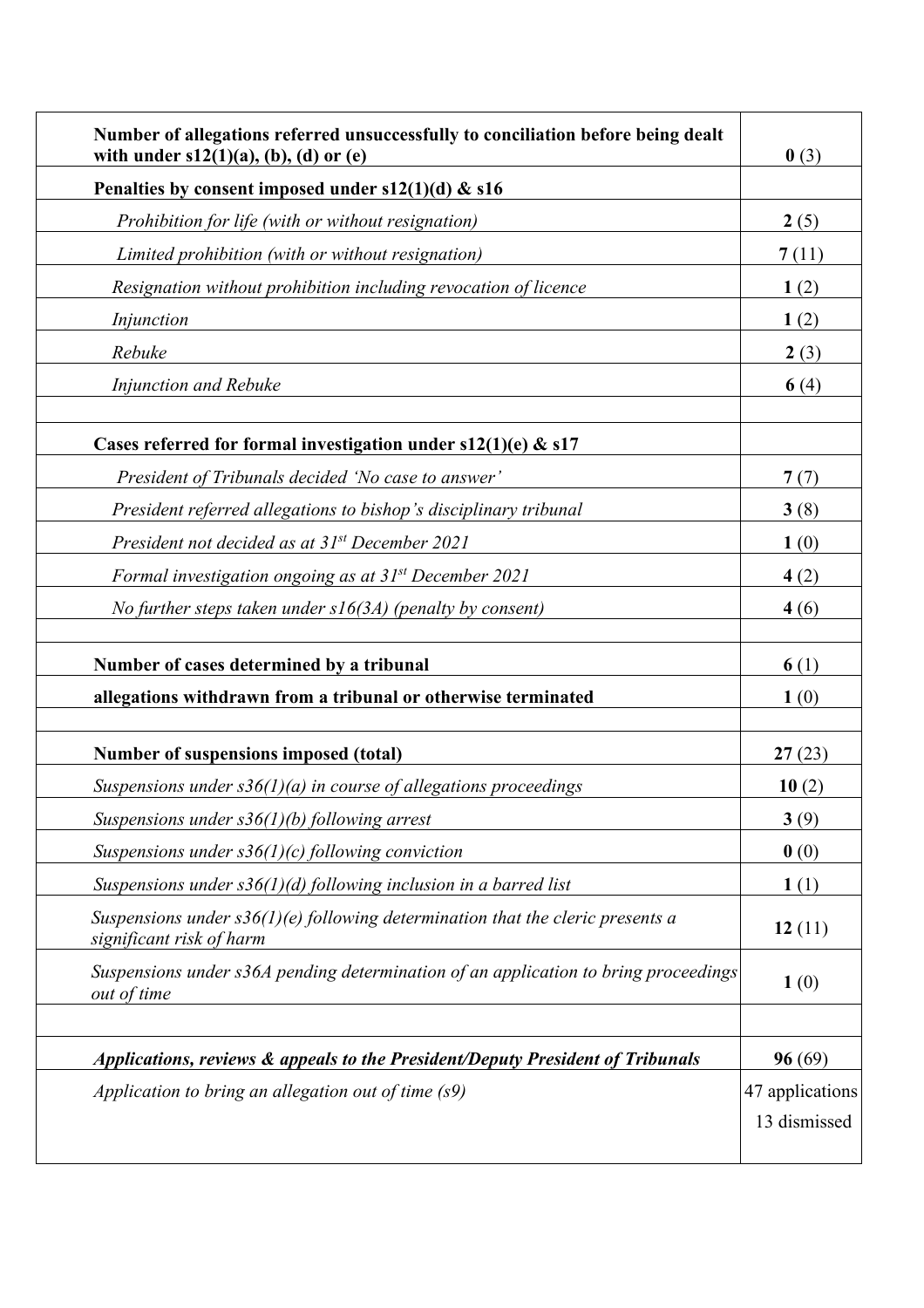| Review of a dismissal $(s11(4))$                                            | 17 applications                   |
|-----------------------------------------------------------------------------|-----------------------------------|
|                                                                             | 11 upheld                         |
| Referral of a decision of no further action $(s13(3))$                      | 14 applications                   |
|                                                                             | 12 upheld                         |
| Consulted by bishop re penalty in case of divorce/conviction $(s30(2))$     | 6 applications                    |
|                                                                             | 0 remitted                        |
| Bishop applies for extension: 2 yr. limit for imposing penalty (s30; r.67A) | 0 applications                    |
| Appeal against notice of suspension $(s36(6))$                              | 6 appeals<br>6 unsuccessful       |
| Sec 37 - Rule 86 - Suspension of Bishop                                     | 0 appeals                         |
| Review of inclusion of entry in list under $s38(1)(a)$ to (d) $(s38(2))$    | 6 applications<br>4 variations of |
|                                                                             | entry                             |

| Cases where a penalty of prohibition or removal from office was imposed<br>$\mu$ under s30(1)(a) following conviction and sentence of imprisonment            | 6 (6)            |
|---------------------------------------------------------------------------------------------------------------------------------------------------------------|------------------|
| Cases where a penalty of removal from office or prohibition was imposed<br>$\mu$ under s30(1)(b) following decree of divorce or order for judicial separation | $\mathbf{0}$ (1) |
| Cases where a penalty of removal from office or prohibition was imposed<br>under $s30(1)(c)$ following inclusion in a barred list                             | $\mathsf{L}(0)$  |

# *Allegations against Bishops and Archbishops*

| Formal allegations made to archbishops                                  | 2021(2020) |
|-------------------------------------------------------------------------|------------|
| in respect of a bishop                                                  | 19(27)     |
| in respect of the other archbishop                                      | 3(5)       |
|                                                                         |            |
| Action taken in 2020 in relation to allegations made in 2020 or earlier |            |
| Dismissed under $s11(3)$                                                | 7(22)      |
| No further action under $s12(1)(a)$ & $s13$                             | 7(2)       |
| Conditional deferment under $s12(1)(b)$ & $s14$                         |            |